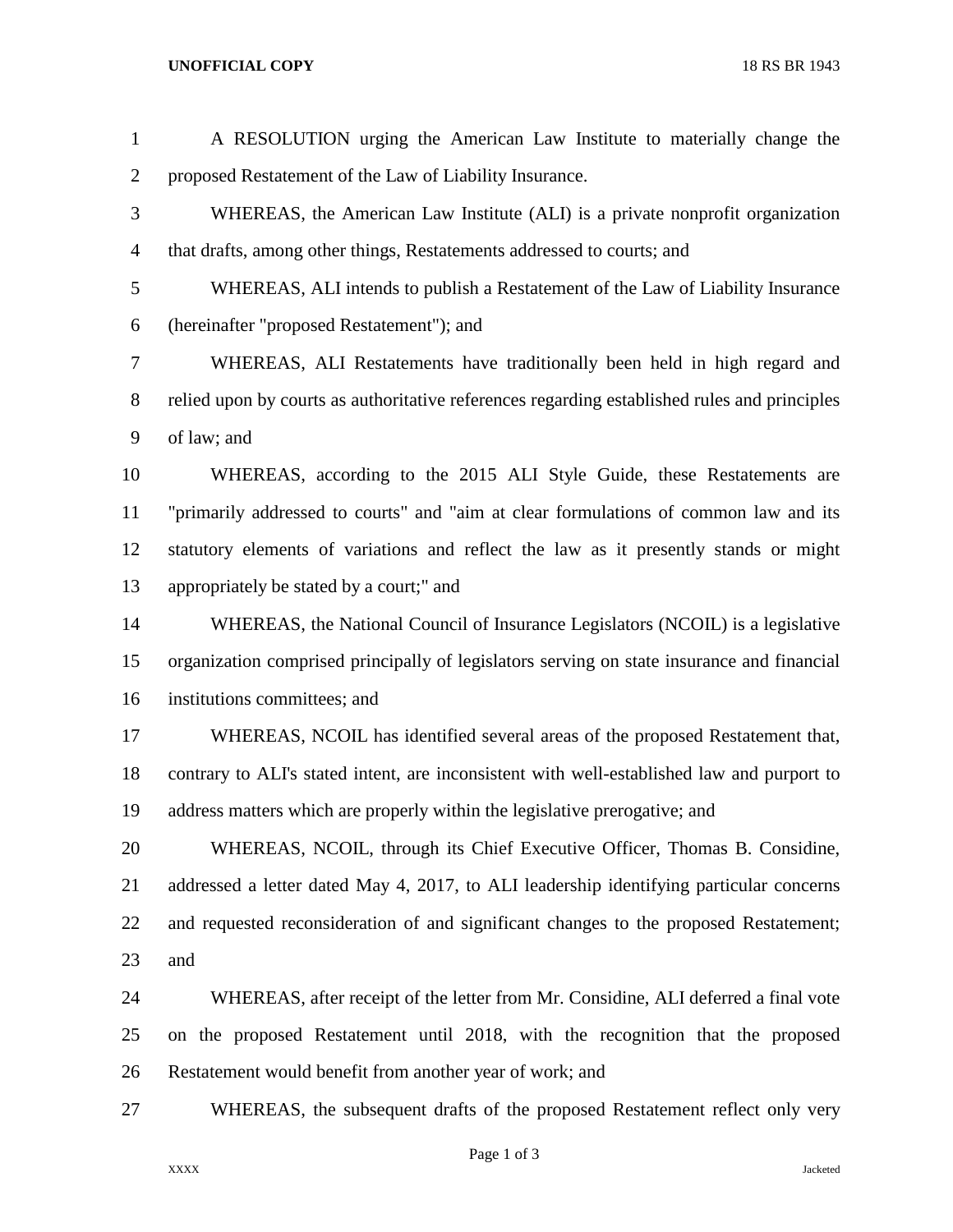## **UNOFFICIAL COPY** 18 RS BR 1943

 minor changes to the insurance legal rules proposed and contain no substantive changes in the rules proposed on the topics of particular concern identified in the letter from NCOIL; and

 WHEREAS, during its General Session on November 16, 2017, NCOIL hosted a panel presentation which included the proposed Restatement's lead Reporter, and it was apparent from the Reporter's commentary that no or minimal substantive changes to the proposed Restatement are anticipated before it is submitted to the ALI Council and then the ALI membership for final approval;

NOW, THEREFORE,

## *Be it resolved by the House of Representatives of the General Assembly of the Commonwealth of Kentucky:*

12 Section 1. This honorable body respectfully urges ALI leadership, members, and Reporters to abide by ALI's own acknowledgement that "[a]n unelected body like The American Law Institute has limited competence and no special authority to make major innovations in matters of public policy," and instead afford proper respect to the legislative prerogative, and the expertise and the jurisdiction of NCOIL members.

17 Section 2. This honorable body respectfully urges ALI to effect meaningful change to the proposed Restatement so that it is consistent with well-established insurance law and respectful of the role of state legislatures in establishing insurance legal standards and practice.

21 Section 3. This honorable body respectfully urges that, if meaningful change to the proposed Restatement does not occur prior to its final approval, the Restatement of the Law of Liability Insurance should not be afforded recognition by courts as an authoritative reference regarding established rules and principles of insurance law, as Restatements have traditionally been afforded.

26 Section 4. The Clerk of the House of Representatives is directed to send a copy of this Resolution to Richard L. Revesz, Director, The American Law Institute, 4025

Page 2 of 3